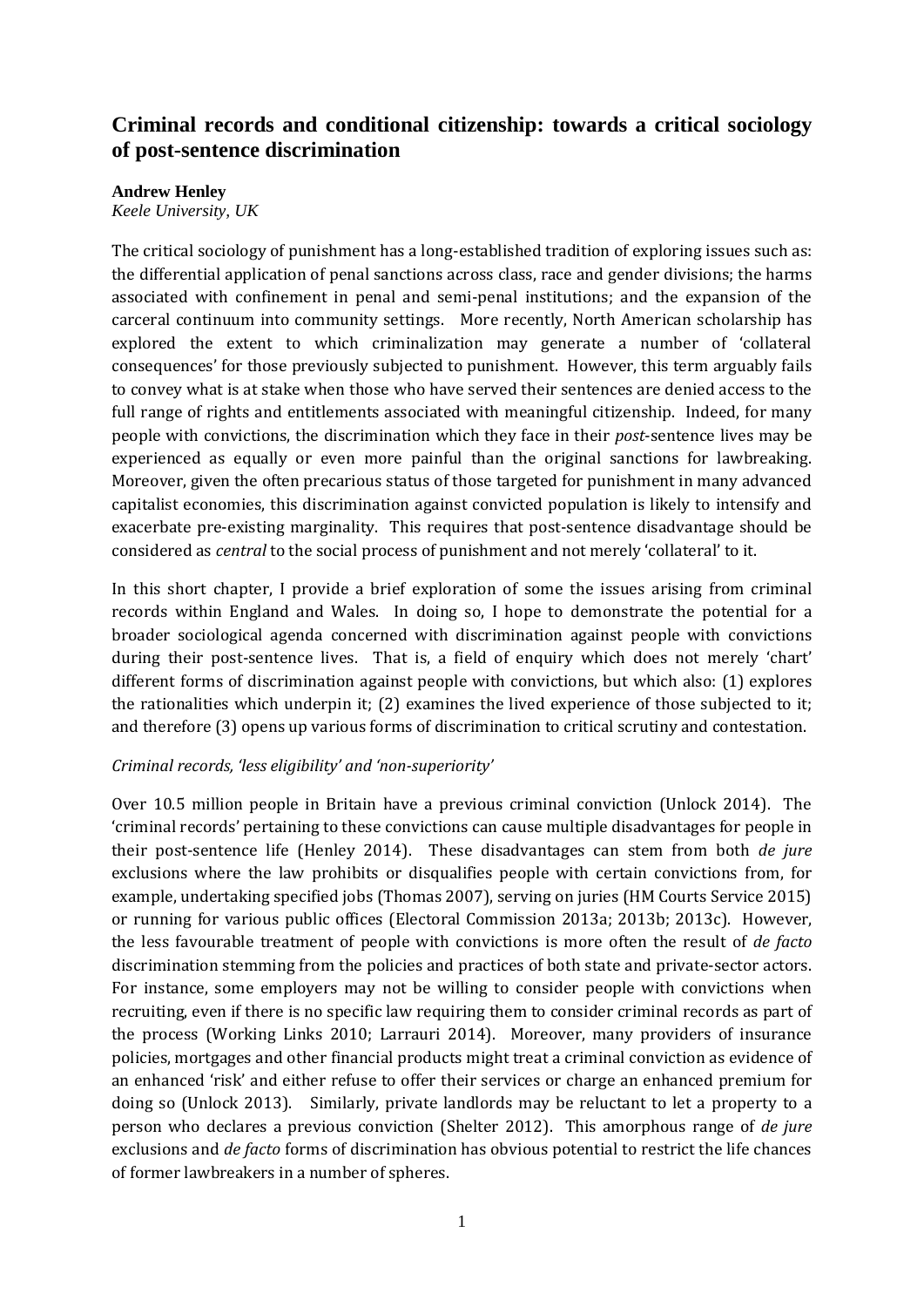Historically, the Benthamite principle of 'less eligibility' associated with both systems of poor relief and, subsequently, with penal confinement, dictated that those either in workhouses or prisons were required to be held in conditions not more favourable than those available to the lowest ranks of the (non-offending) working population (see Sieh 1989). This persistent ideology has continued into contemporary political discourses, with strong objections raised to improvements in the treatment of prisoners or other lawbreakers on the grounds that they would cause offence to the purportedly 'law-abiding majority' or to victims of crime (Drake and Henley 2014). However, Mannheim (1939) described how the less-eligibility principle also applied to the treatment of convicted people *post-sentence* by suggesting that they were often subject to a standard of 'non-superiority'. This he defined as 'the requirement that the condition of the criminal *when he has paid the penalty for his crime* should be at least not superior to that of the lowest classes of the non-criminal population' (p.57, emphasis added).

In the present-day, the effects of this 'non-superiority' are seen most obviously within the labour market where those with convictions are placed at a distinct disadvantage (in 2011 of the 1.21 million people claiming Job Seekers Allowance, 33 per cent appeared on the Police National Computer, MOJ/DWP 2011). When 'structural unemployment' and 'labour market flexibility' are central tenets of neoliberal globalized economies (Standing 2009) it is easy to see how these disadvantages are readily sustained. As outlined above, non-superiority also applies to access to positions of responsibility within civil society. For example, the opportunity to perform jury service or to run for public office is, in many circumstances, denied to people with convictions. However, the non-superiority principle has also been applied to the distribution of scant welfare goods. Indeed, in some US states various forms of social security (e.g. food stamps) are denied to those with specified drug felony convictions (see Wacquant 2009; American Bar Association 2013; The Sentencing Project 2015). In the UK these restrictions have, to date, been less dramatic. However, Garland (1985) amongst others has identified a close historical nexus between domestic penal and welfare strategies and, in recent years, attempts have been made to exert quasi-punitive effects through the 'welfare state'. For instance, Harlow Council in Essex has attempted to introduce measures which would deny social housing to people with specified convictions (BBC News 2013). Also, in many cases, previous convictions have the effect of either reducing or withholding completely the possibility or receiving state-funded compensation from those who sustain injuries as victims of crime (Criminal Injuries Compensation Authority 2012).

### *Partial rehabilitation and discriminatory biopolitics*

My doctoral research (Henley 2016) explored the emergence and erosion of the Rehabilitation of Offenders Act 1974 (ROA) as a legal mechanism designed to mitigate various forms of exclusion and discrimination which can potentially affect people with old criminal records. The ROA allows convictions resulting in sentences of less than four years' imprisonment to become 'spent' after a specified period of time. Once a conviction becomes spent it need not be declared for *most* purposes. However, those who have received sentences of more than four years' imprisonment or an indeterminate term are permanently excluded from the provisions of the ROA. Therefore, these individuals remain vulnerable to possible discrimination based on their criminal records for life. In 2014 alone, some 7,010 people received a conviction which can *never* become spent (Ministry of Justice 2015). Furthermore, a significant (and growing) number of occupations are now subject to 'enhanced' criminal background checks which reveal *all* convictions and cautions (even those which are 'spent') thus rendering the ROA ineffective in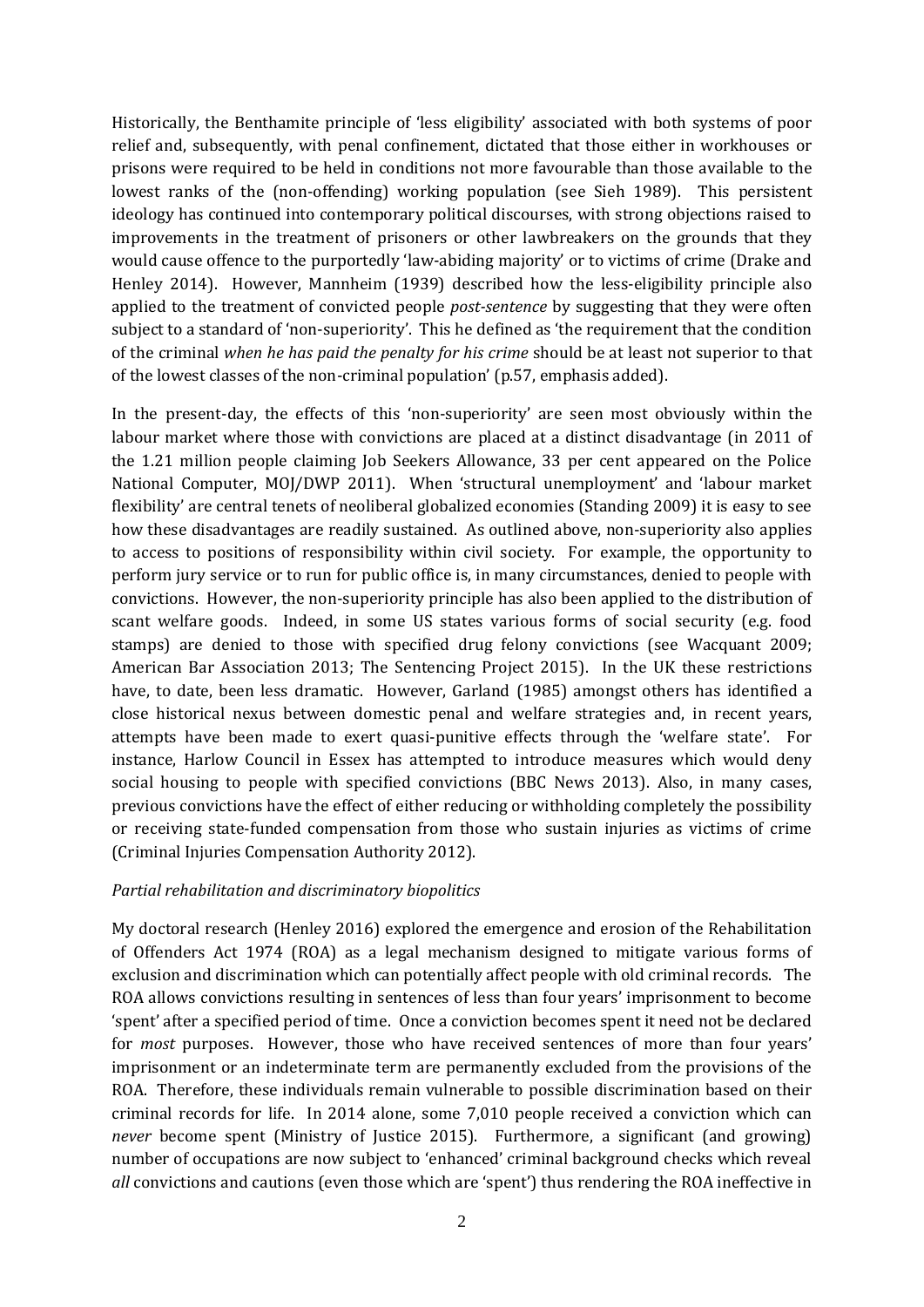many cases. Over four million background checks of this nature are conducted for employment purposes each year (Larrauri 2014). his issue of 'unspent' convictions, the ubiquity of criminal background checks and the resultant potential for discrimination and exclusion of convicted individuals *post-sentence* raises serious questions about whether the effects of state punishment ever truly end and if 'rehabilitation' is currently given effective articulation in law.

My research theorizes these issues by drawing on the work of Michel Foucault on governmentality and biopolitics (Foucault 2007; 2008). It considers whether the emergence of criminal records databases since the  $19<sup>th</sup>$  Century and systems of disclosure in the  $20<sup>th</sup>$  Century (Thomas 2007) has (partly by contingency and partly by design) facilitated the development of a *moral technology for the regulation of life chances*. I suggest that discriminatory 'ways of acting' (such as criminal background checks and statutory exclusions) are underpinned by neoliberal political rationalities which regard members of society who have contravened the law as having made a rational choice to do so. They thus render the convicted population vulnerable to the exercise of a regulatory power which 'disallows life' (Foucault 1978: 138) by exposing former lawbreakers to less favourable treatment and potentially condemning them to permanent membership of an emerging global 'precariat' (Standing 2011). By contrast, this exclusionary biopolitics has the effect of improving the relative life chances of 'good citizens' by ensuring that they have a strategic advantage over people with convictions in the competition for employment and in other opportunities for self-improvement. Thus, previous convictions operate not just as markers of potential 'risk' or danger as many scholars have noted (see *inter alia* Castel 1991; Hudson 2003; O'Malley 2010; Mythen 2014), but also as *indices of relative desert*, through which government can, through various legal and policy instruments, guide the conduct of non-state actors towards the convicted members of the population and their associates. This may be achieved by adjusting the period of time it takes for a conviction to become 'spent' under rehabilitation legislation or, for instance, by expanding or restricting the circumstances under which certain convictions can be considered. This administration of the boundaries of redemptive possibility can occur in response to either shifting penal sensibilities or due to conditions of economic 'necessity' (i.e. by restricting access to employment to those regarded as 'good citizens').

### *Citizenship: from universality to conditionality*

In Marshall's (1950) classic essay, citizenship was conceived of as a status bestowed on those who are *full members* of a community. For Marshall, citizenship involved an evolution of rights: from *civil* rights in the eighteenth century (e.g. the right to life and liberty, due process and equality before the law); *political* rights in the nineteenth century (e.g. the right to vote, stand in elections, participate in political life and civil society); and *social* rights in the twentieth century (e.g. the right to an adequate standard of living and social protection). After the Second World War, frameworks for rights emerged such as the Universal Declaration of Human Rights in 1948 and the International Covenants on Civil and Political Rights and on Economic, Social and Cultural Rights in 1966. Whilst these frameworks and theoretical approaches sought to assert the principle of *universal* rights, the actual enjoyment of rights has tended to be experienced as a facet of *national* citizenship. Indeed, Bobbio (1990) has described how national identity has involved a 'melting' of the notion of rights with modern citizenship. That is, of citizenship entailing one's belonging to an entity such as a sovereign nation and one's entitlement to rights being a function of that belonging. The conditionality of one's enjoyment of rights upon national citizenship has clear implications for migrants and refugees. In his work on the emerging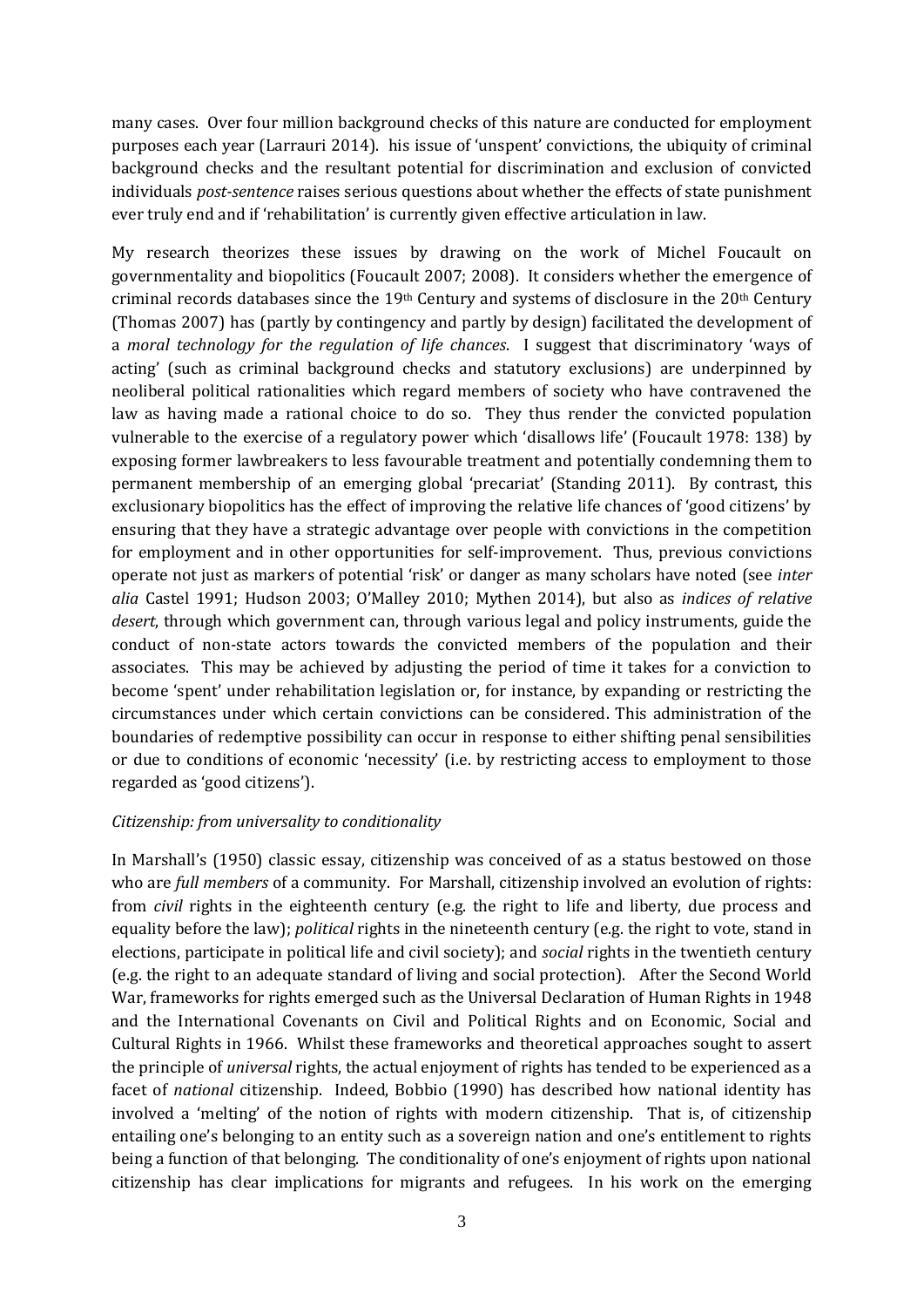'precariat' class, Standing (2011: 14) deploys the notion of the *denizen* to convey the idea of a person who 'for one reason or another, has a more limited range of rights than citizens do'. He also notes how, in Roman times, the idea of the denizen 'applied to foreigners given residency rights and rights to ply their trade, but not full citizenship rights' (*ibid.*). However, Standing also suggests that, whilst *most* modern denizens are still migrants, 'one other category stands out – the large layer of people who have been criminalised, the convicted' (*ibid.*).

My future research agenda takes up the challenge of charting the status of 'criminalised denizens' in modern society. As already alluded to, their partial enjoyment of rights occurs within the context not only of an elevated concern with 'risk' but also an increasingly politicised law and order discourse which implicitly constructs 'offenders' as having actively forfeited their rights by virtue of their lawbreaking (see Drake and Henley 2014). This ideological shift advances the view that somehow granting rights too liberally will be to the detriment of 'victims' or the 'law-abiding', further polarising our understanding of what it means to be a citizen (*ibid.*). Kivisto and Faist have suggested that citizenship '*confers an identity* on individuals by binding them to and defining them as members of a political community' (2007: 49; emphasis added). However, processes of criminalisation have the effect of weakening this bind and the convicted individual's membership of the community because a restriction of liberty and suspension of 'full' citizenship has traditionally been justified on the basis that lawbreaking 'breaches the social contract'. Consequently, lawbreakers are placed within the ambit of what Foucault (1977: 11) once termed 'an economy of suspended rights' involving, for instance, a restriction of normal engagement with civil society. What remains ambiguous, however, is precisely when and how this 'suspension' of rights comes to an end and when 'normal' citizenship, if indeed it was ever present in the first place, can be resumed and on what terms.

In *A Theory of Justice*, Rawls (2009 [1971]) reworked traditional social contract philosophy to resolve the problem of distributive justice (that is, of how to achieve a socially just distribution of goods in a society). Within his theory, Rawls derived two principles of justice: the liberty principle and the difference principle. The liberty principle supported an 'equal right to the most extensive basic liberty compatible with a similar liberty for others' (p.53) such as, for instance, the right to run for public office. The difference principle, on the other hand, proposed that social and economic inequalities could only be justifiable to the extent that they are to the benefit of the least advantaged. Within this framework, the achievement of a Rawlsian conception of 'Justice as Fairness' for the sizeable convicted population is problematic when it so clearly conflicts with the utilitarian principles of 'less eligibility' and 'non-superiority' described earlier. That is, the possession of a criminal record in modern society poses difficult questions about the extent to which meaningful citizenship can be enjoyed precisely because the denial of full citizenship is no longer given effect merely for the duration of an individual's sentence, but through the as yet uncharted and expanding array of exclusions and forms of discrimination which continue into *post-sentence* life.

**Word count =** 2,290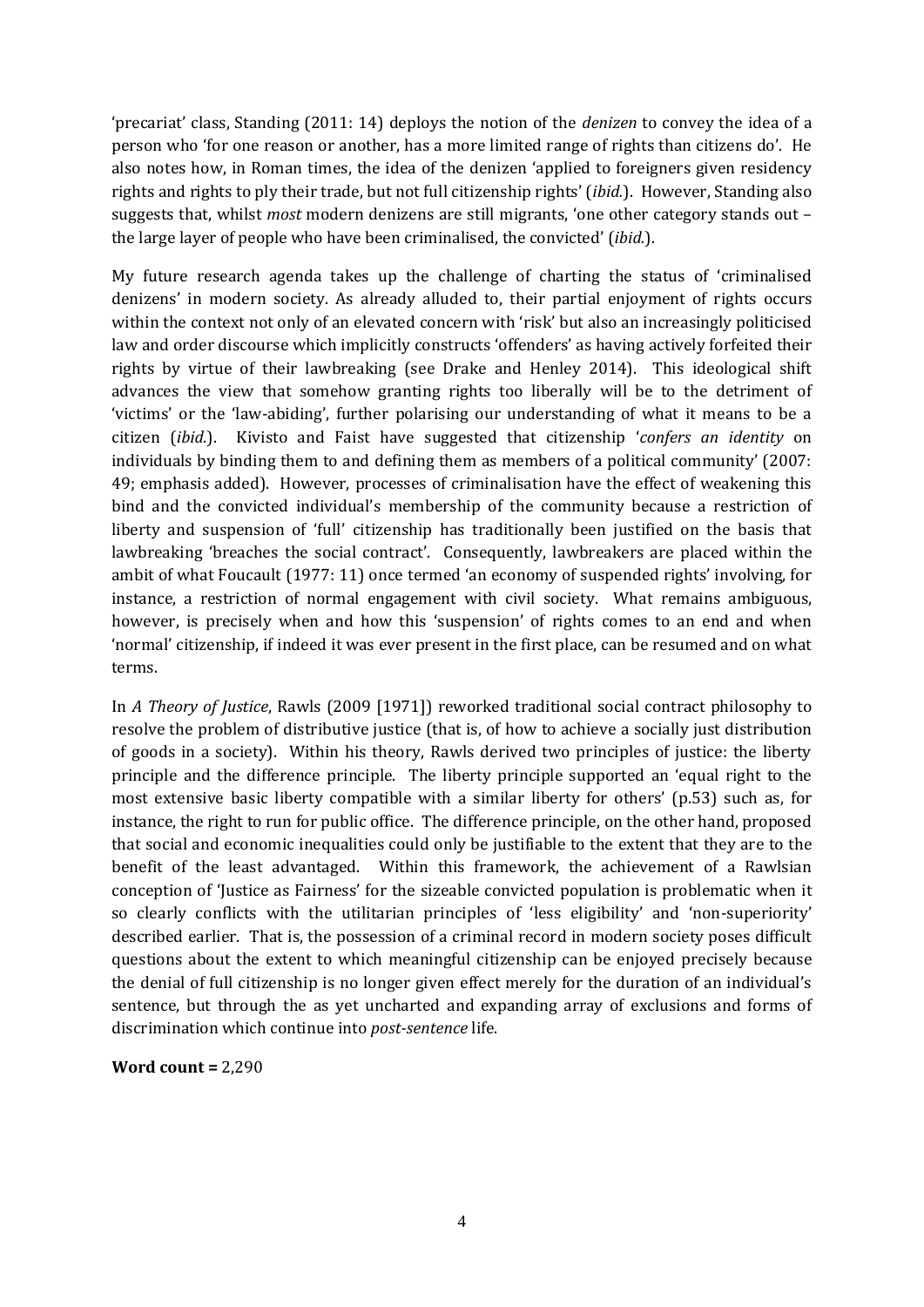## **References**

AMERICAN BAR ASSOCIATION (2013) 'National Inventory of the Collateral Consequences of Conviction', [online] Available at: http://www.abacollateralconsequences.org/map/ (Accessed 13 October 2015)

BBC NEWS (2013) 'Harlow Council plans social housing ban for criminals' [online], Available at: http://www.bbc.co.uk/news/uk-england-essex-21408021 (Accessed 13 October 2015)

BOBBIO, N. (1990) L'etá dei diritti [The Age of Rights]. Rome: Einaudi

CASTEL, R. (1991) 'From Dangerousness to Risk' in G. BURCHELL, C. GORDON and P. MILLER (eds.) *The Foucault Effect: Studies in Governmentality,* pp.281-298, London: Harvester Wheatsheaf

COLLATERAL CONSEQUENCES RESOURCE CENTER (2015) 'Collateral Consequences of Criminal Conviction and Restoration of Rights: News, Commentary, and Tools' [online] Available at: http://ccresourcecenter.org/ (Accessed 23 October 2015)

CRIMINAL INJURIES COMPENSATION AUTHORITY (2012) The Criminal Injuries Compensation Scheme 2012 [online] Available at:

https://www.gov.uk/government/uploads/system/uploads/attachment\_data/file/243480/97 80108512117.pdf London: Ministry of Justice (Accessed 13 October 2015)

DRAKE, D.H. and HENLEY, A.J. (2014) ''Victims' versus 'offenders' in British political discourse: The construction of a false dichotomy', *The Howard Journal of Criminal Justice,* 53 (2): 141-157

ELECTORAL COMMISSION (2013a) *Guidance for candidates and agents: UK Parliamentary byelections in Great Britain* [online], Available at:

http://www.electoralcommission.org.uk/\_\_data/assets/pdf\_file/0008/154439/UKPE-CA-byelection-guide.pdf (Accessed 27 August 2013)

ELECTORAL COMMISSION (2013b) *Local elections in England and Wales:Guidance for candidates and agents. Part 1 of 6 – Can you stand for election?* [online] Available at: http://www.electoralcommission.org.uk/\_\_data/assets/pdf\_file/0007/141784/Part-1-Canyou-stand-for-election-LGEW.pdf (Accessed 27 August 2013)

ELECTORAL COMMISSION (2013c) *Police and Crime Commissioner elections in England and Wales Guidance for candidates and agents. Part 1 of 6 – Can you stand for election?* [online], Available at:

http://www.electoralcommission.org.uk/\_\_data/assets/pdf\_file/0009/148743/PCC-Part-1- Can-you-stand-for-election.pdf (Accessed 27 August 2013)

FOUCAULT, M. (1977) *Discipline and Punish: The Birth of the Prison.* (Trans. A. SHERIDAN) London: Penguin

FOUCAULT, M. (1978) *The History of Sexuality – Volume 1: An Introduction.* (Trans. R. HURLEY) New York: Pantheon Books

FOUCAULT, M. (1990) 'Critical Theory/Intellectual History', in L. KRITZMAN (ed.) *Michel Foucault:Politics, Philosophy, Culture. Interviews and Other Writings 1977-1984*, A. SHERIDAN & others (trans.), pp.17-46 . London: Routledge

FOUCAULT, M. (2007) *Security, Territory, Population: Lectures at the Collège de France, 1977- 1978.* Basingstoke: Palgrave Macmillan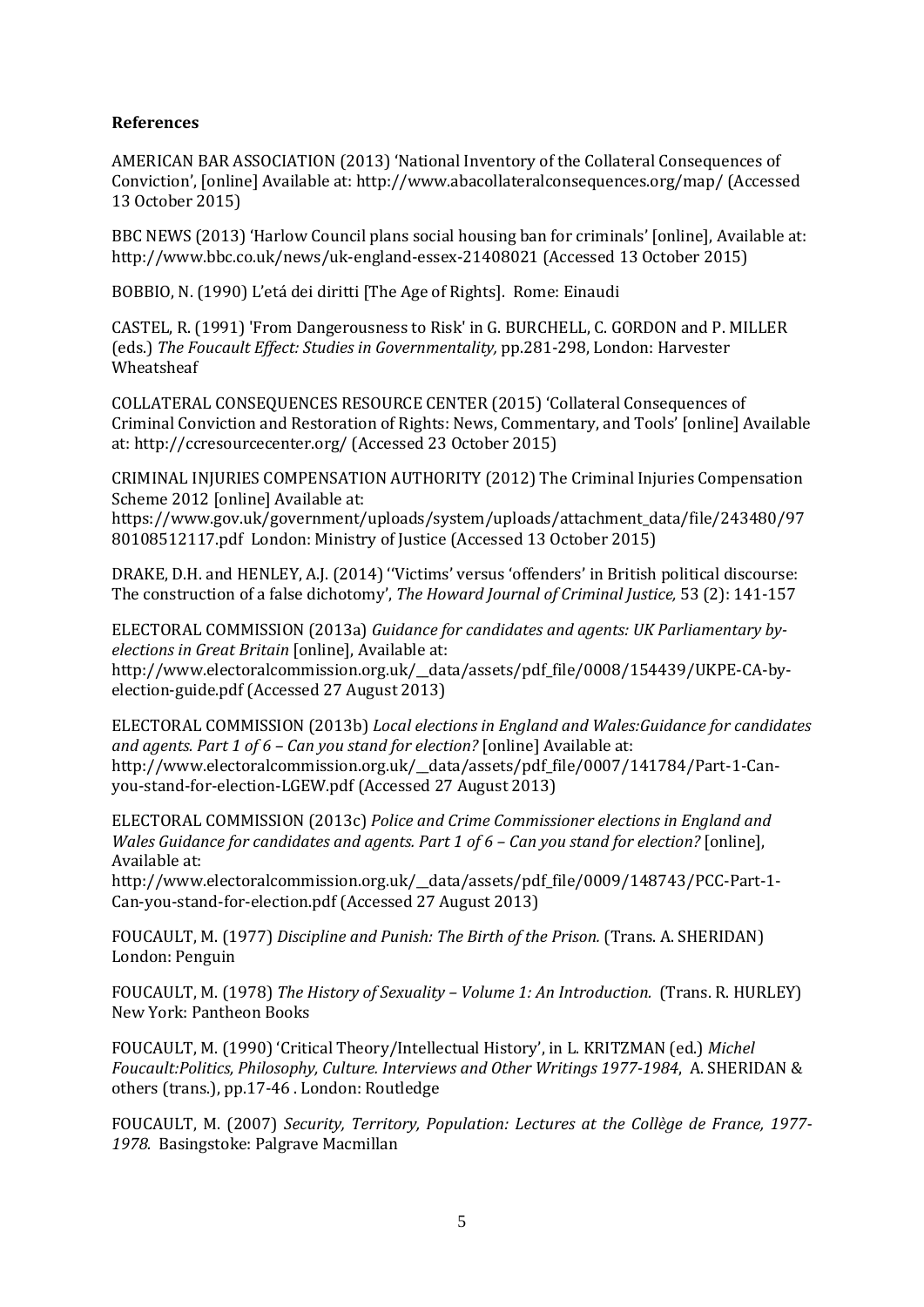FOUCAULT, M. (2008) *The Birth of Biopolitics: Lectures at the Collège de France, 1978-1979.*  Basingstoke: Palgrave Macmillan

GARLAND, D. (1985) *Punishment and Welfare: A History of Penal Strategies.* Aldershot: Gower

HENLEY, A.J. (2014) 'Abolishing the stigma of punishments served', *Criminal Justice Matters*, 97 (1): 22-23

HENLEY, A.J. (2016) *Criminal records and the regulation of redemption: a critical history of legal rehabilitation in England and Wales*, Unpublished PhD Thesis. Keele: Keele University

HM COURTS SERVICE (2015) *Guide to Jury Summons*. London: Ministry of Justice.

HUDSON, B. (2003), *Justice in the Risk Society*. London: Sage

JUSTICE (1972) *Living It Down: The Problem of Old Convictions.* London: Stevens and Sons.

KIVISTO, P. and FAIST, T. (2007) *Citizenship: discourse, theory, and transnational prospects*. Oxford: Blackwell

LARRAURI, E. (2014) 'Legal protections against background checks in Europe', *Punishment and Society*, 16 (1): 50-73.

MANNHEIM, H. (1939) *The dilemma of penal reform*. London: George Allen and Unwin

MARSHALL, T H. (1950) *Citizenship and Social Class: And Other Essays.* Cambridge: Cambridge University Press

MINISTRY OF JUSTICE (2015) *Criminal Justice System Statistics publication: Sentencing: Pivot Table Analytical Tool for England and Wales* [online] Available at: https://www.gov.uk/government/uploads/system/uploads/attachment\_data/file/428941/sen tencing-data-tool.xls (Accessed 13 October 2015)

MYTHEN, G. (2014) *The Risk Society: Crime, Security and Justice*. Palgrave Macmillan, Basingstoke

O'MALLEY, P. (2010) *Crime and Risk.* London: SAGE

RAWLS, J. (2009 [1971]) *A Theory of Justice*. Harvard: Harvard University Press

SHELTER (2012) *Policy briefing: Unlocking stable homes – Housing advice for ex-offenders.* London: Shelter. Available at:

http://england.shelter.org.uk/\_\_data/assets/pdf\_file/0004/596794/Unlocking\_Stable\_Homes\_fi nal\_2.pdf (Accessed 27 August 2013)

SIEH E.W. (1989) 'Less eligibility: The upper limits of penal policy', *Criminal Justice Policy Review*, 3(2): 159-183.

STANDING, G. (2009) *Work after Globalization: Building Occupational Citizenship.* Cheltenham: Edward Elgar Publishing.

STANDING, G. (2011) *The precariat: The new dangerous class*. London: Bloomsbury.

THE SENTENCING PROJECT (2015) *A Lifetime of Punishment: The Impact of the Felony Drug Ban on Welfare Benefits* [online] Available at: http://sentencingproject.org/wpcontent/uploads/2015/12/A-Lifetime-of-Punishment.pdf (Accessed 24 February 2017)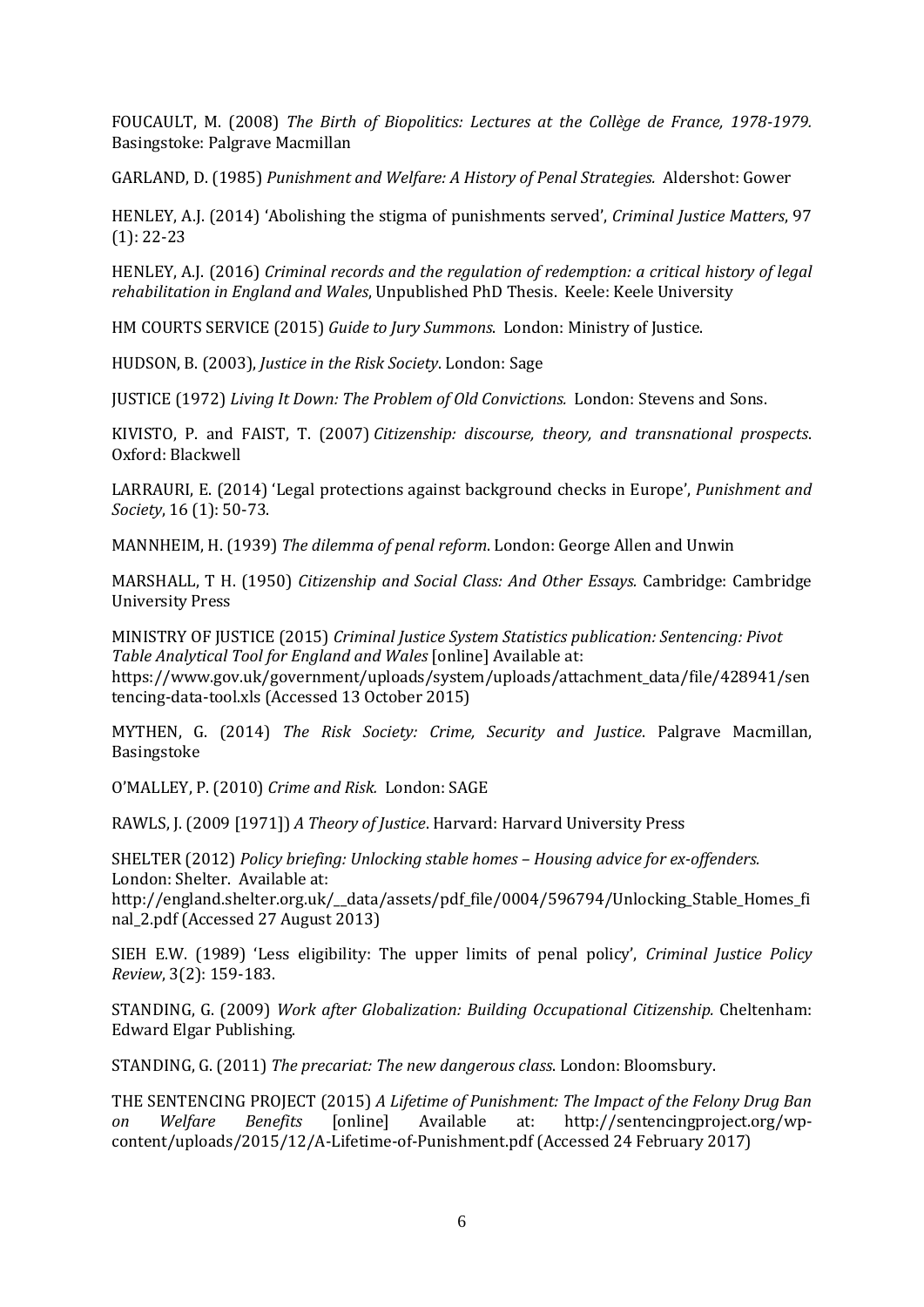THOMAS, T. (2007) *Criminal Records: A Database for the Criminal Justice System and Beyond.* Basingstoke: Palgrave Macmillan.

UNLOCK (2013) 'Insurance and convictions – A simple guide' [online] Available at: http://hub.unlock.org.uk/knowledgebase/insurance-convictions-simple-guide/ (Accessed 13 October 2013)

UNLOCK (2014) *Number of people with convictions - Home Office Freedom of Information release CR33517.* Maidstone: Unlock.

WACQUANT, L. (2009), *Punishing the Poor: The Neoliberal Government of Social Insecurity.* London: Duke University Press.

WORKING LINKS (2010) *Prejudiced: Tagged for life - A research report into employer attitudes towards ex-offenders*, London: Working Links